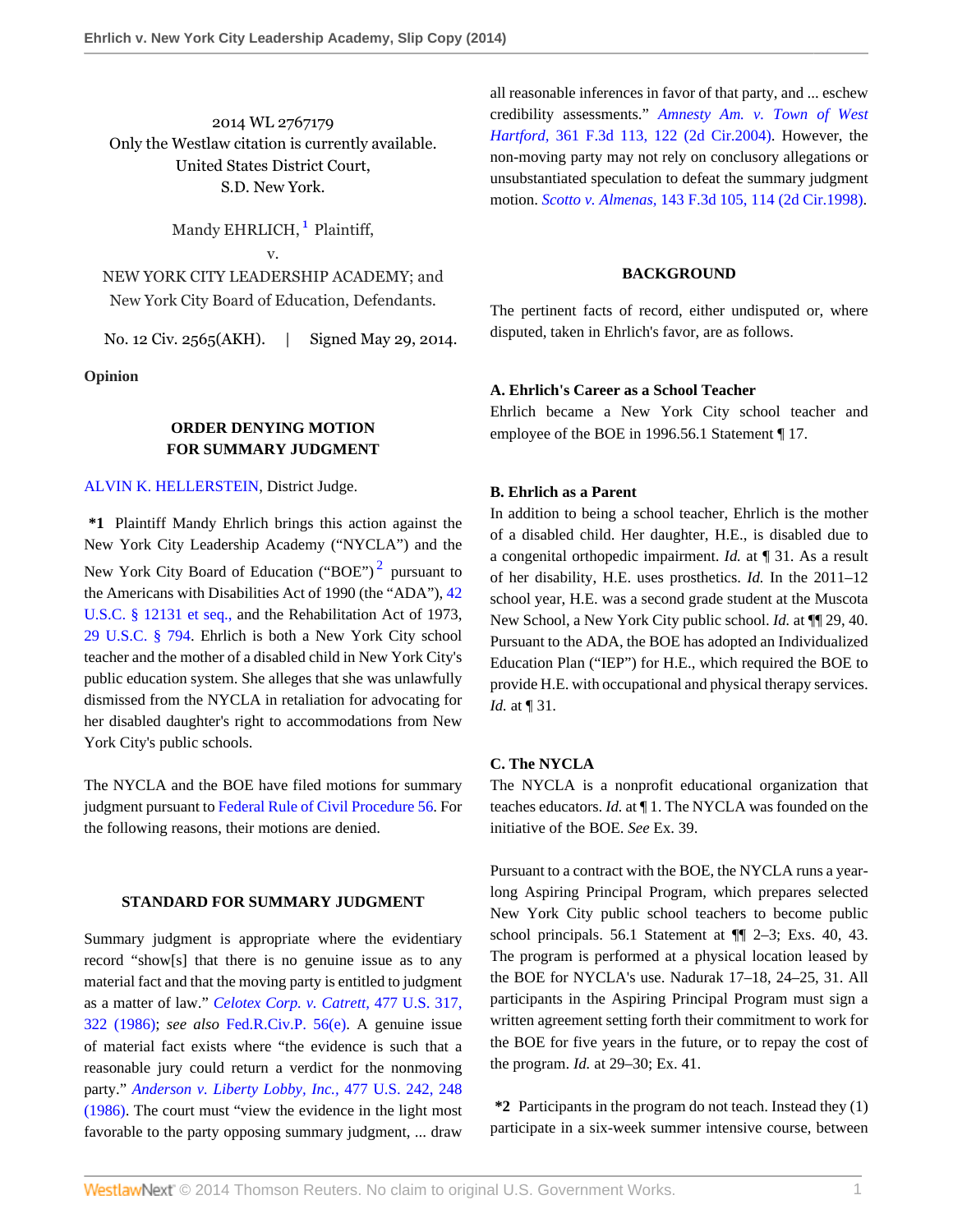July and August, (2) participate in a ten-month school-based residency program, during which time they are mentored by a principal, and (3) work towards transitioning successfully into school leadership positions. 56.1 Statement at ¶ 3. The mentor principals are supervised by the BOE, who can terminate the mentorships. *See* Ex. 40 at 11; 56.1 Statement at  $\P\P$  4–5.

During the residency program, participants spend four days a week at the school and also attend workshop classes. 56.1 Statement at ¶¶ 4–6. At the end of the program, participants are evaluated on a pass-fail basis, pursuant to standards set by the NYCLA in the Aspiring Principal Program's Leadership Matrix. *Id.* at ¶ 7.

Teachers who participate in the Aspiring Principal Program remain BOE employees during their year in the program. *Id.* at ¶ 9. They are paid as administrators rather than teachers, receive a higher salary than they would have as teachers, and are subject to a different collective bargaining agreement. *Id.* at ¶¶ 9–11.

# **D. Ehrlich is Accepted into and attends the NYCLA Aspiring Principal Program**

In 2011, Ehrlich applied for, and was accepted into the NYCLA's Aspiring Principal Program for 2011/2012. *Id.* at ¶¶ 23–24. As a participant in the program, Ehrlich remained an employee of the Board of Education and received increased pay. *Id.* at ¶¶ 25–27. The NYCLA coordinated Ehrlich's payroll. *See* Ehrlich 616; Ex. C.

On August 12, 2011, Ehrlich was informed that she would be assigned to PS 321 for her school-based residency program. 56.1 Statement at ¶ 28. At the same time, she learned that two other participants in the program, Sean Licata and Josette Claudio, were assigned to Muscota New School, where her daughter would be a student. *Id.* at ¶ 29.

## **E. Ehrlich's Advocates for her Daughter**

Ehrlich was not entirely satisfied with the services that her daughter received at Muscota New School. Because of this dissatisfaction, Ehrlich applied for a Related Service Arrangement ("RSA") on H.E.'s behalf. An RSA is an arrangement under which the BOE uses vouchers to pay a specialist, from outside of the school's regular service provider network, to provide services to a disabled child. In this case, Ehrlich believed that her daughter's IEP provided that her therapist must have prosthetic training. *See, e.g.,*

Ex. 13. Because Ehrlich was not confident that the therapist assigned to work with H.E. at Muscota had experience with prosthetics, she wanted the BOE to use vouchers to pay for a specialized physical therapist with such experience.

At an NYCLA event, Ehrlich met Camille Wallin, the principal of Muscota. 56.1 Statement at ¶¶ 49–50. Ehrlich informed Wallin that she intended to apply for a Related Service Arrangement ("RSA") on behalf of H.E. *Id.* at ¶ 51. Ehrlich asked Wallin to whom she should speak about applying for an RSA, and Wallin referred her to Licata, who Ehrlich knew through the NYCLA. *Id.* at  $\P$  51–52.

**\*3** On August 30, 2011, Ehrlich emailed Licata and told him that she had been told to speak to him regarding H.E.'s physical therapy. *Id.* at ¶¶ 54–58. The next day, Licata phoned Ehrlich after work. *Id.* at ¶ 56. Ehrlich told him that she wanted to request an RSA. *Id.* During their conversation it became apparent that Licata did not know how to make an RSA request, and Ehrlich and Licata talked about Licata's qualifications to handle the RSA process. *Id.* at ¶¶ 58–59; Ehrlich at 247–48. Ehrlich then spoke with, and emailed, Licata several times between August 31 and September 20, 2011, sometimes at her instigation, sometimes at his, regarding Ehrlich's application for an RSA. 56.1 Statement at ¶¶ 58, 64, 69, 76–81, 89–90, 94–97.

Licata directed Ehrlich to talk to Valerie Valentine, an Administrator of Special Education, about the RSA request. *See id .* at ¶¶ 60–61; Ehrlich 269. After Licata told Ehrlich to contact Valentine directly, Ehrlich voiced her concern that as a parent it might be improper for her to speak to Valentine, but Licata told her that it would not be a problem. Ehrlich 269–73.

Ehrlich spoke to Valentine on September 12, 2011, in connection with Ehrlich's position as an administrator at PS 321. *Id.* at 277–81. At the end of that conversation, Ehrlich asked Valentine's permission to discuss the RSA as an issue separate from the work-related issues and offered to make an appointment if Valentine preferred to discuss the RSA separately. *Id.* Valentine told Ehrlich that it was a fine time to discuss Ehrlich's application for an RSA. *Id.* at 280.

On September 15, Ehrlich was informed that her RSA request had been denied. 56.1 Statement at ¶ 93.

At some time in September 2011, the BOE stopped providing H.E. with physical therapy. There is a factual dispute about who gave the physical therapist the order to stop working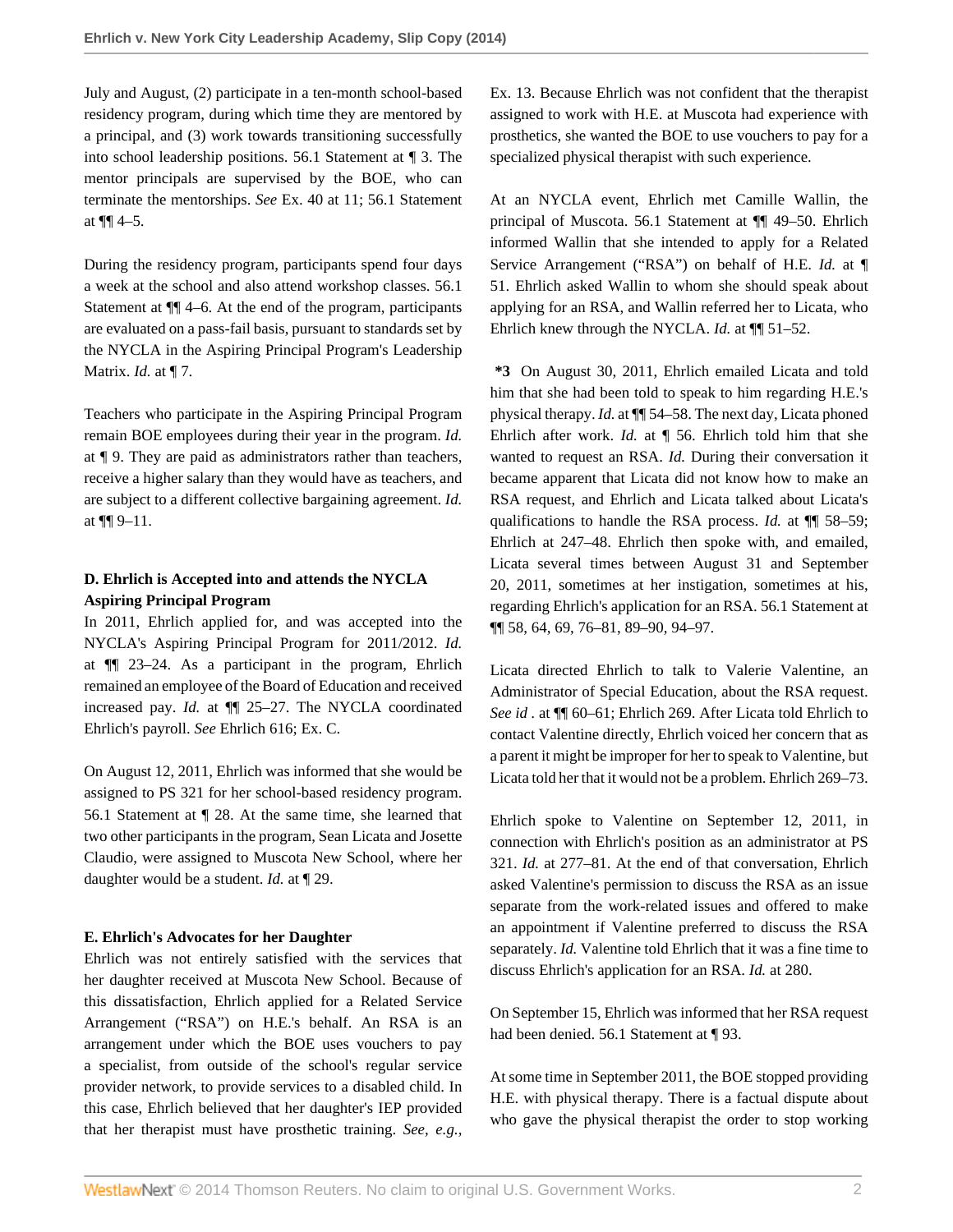with H.E. The therapist assigned to H.E. testified that Ehrlich told her not to work with H.E. or to contact her family. *Id.* at ¶ 102; Goldfarb at 33. However, the therapist also testified that Licata told her to stop working with H.E. Goldfarb at 21. It is possible that the therapist believed that Licata was communicating Ehrlich's wishes. Ehrlich denies instructing the physical therapist to stop working with her daughter. Ehrlich at 327. Ehrlich maintains that she explicitly told the therapist that she was not refusing the physical therapy services. *Id.* Ehrlich rather maintains that Licata told the therapist not to contact Ehrlich or her daughter unless he told her to do so. 56.1 Statement at ¶ 103. Since this is a disputed issue of fact, I am required to credit Ehrlich's account.  $3$ Therefore, for purposes of this motion I assume that Licata told the therapist to stop working with H.E., despite Ehrlich's wishes that the therapy continue.

## **F. Ehrlich is Dismissed from the NYCLA**

Around this time, some BOE employees started complaining to the NYCLA about Ehrlich's efforts to apply for an RSA.

**\*4** Someone in the BOE's special education department told Cynthia Pond, one of the supervisors at the NYCLA, that Ehrlich had spoken to the special education department about Licata's qualifications to handle RSAs. Pond at 79– 84. The complaint about Ehrlich may have been made by Carolyn Hahn, *id.* at 80, a special education department employee who, in a previous conversation with Ehrlich, had previously exhibited intolerance towards the disabled, made jokes about H.E.'s disability, described H.E.'s parents as "craz[y]" for seeking accommodations for her daughter, and suggested that having parents who sought accommodations would "psychologically damage<sup>[]"</sup> H.E.<sup>[4](#page-7-2)</sup>

On September 20, 2011, Pond visited the Muscota school to investigate. There Pond met with Wallin and Licata. There is some dispute about whether Wallin complained about Ehrlich's behavior. Pond testified that Wallin complained that Ehrlich's behavior made her feel uncomfortable. Pond at 84, 96–97. While Wallin denied making any such complaints, and testified that she believed that Ehrlich acted properly. Wallin at 13–16, 29–30. Taking the disputed facts in the light most favorable to Ehrlich, I assume that Wallin did not make any complaints about Ehrlich's behavior.

Licata—who was a BOE employee as well as a participant in the NYCLA's Aspiring Principal Program—told Pond that he was having issues with Ehrlich. 56.1 Statement at ¶ 117–18. The issues he identified can be separated into three separate areas: (1) he felt that Ehrlich had crossed a line between the professional and the personal, by contacting him out of work and at the NYCLA office; (2) he complained that Ehrlich had sent him an email mentioning that he did not say hello to her daughter at school; and (3) he complained that Ehrlich had questioned his qualifications. *Id.* at ¶ 118.

Taking all disputed facts in Ehrlich's favor, the record suggests that Licata's complaints were unreasonable. First, it was appropriate for Ehrlich to have contacted Licata, because Wallin had instructed her to do so. And his complaint that she contacted him outside of his school hours is unfounded, since he affirmatively contacted her during his personal time.

<span id="page-2-0"></span>Second, the email in question could be read as a professional and friendly email between colleagues. The email, which was sent the day after H.E., a seven or eight year old, had started at a new school, read as follows:

## Thanks Sean,

So last night I asked [H.E.] if everyone was nice to her and if all of her old teacher friends said "hello" she went through everyone's name and at the end of it all she said, "And Sean didn't say hello, he must have been busy" ahhh the perceptions of a Staff Kid—Have a great day and we'll talk later.

Ex. S. Since nothing in the email is overtly malicious, aggressive, or unprofessional, a reasonable juror could conclude that this email was simply a friendly message between colleagues. Indeed, Pond conceded that she did not view this email as unprofessional. Pond 166.

<span id="page-2-1"></span>**\*5** Third, there is no record evidence suggesting that Ehrlich questioned Licata's qualifications to handle a request for an RSA in an aggressive or otherwise unprofessional manner. The record, taken in the light most favorable to Ehrlich, indicates that she raised the subject of his ability to handle a request for an RSA when they first spoke and it became clear that he did not know the procedure for making an RSA request. Nothing indicates that she publicly undermined or belittled Licata or otherwise acted inappropriately.

After her visit to Muscota, Pond and other supervisors at the NYCLA conducted an investigation into Ehrlich's behavior. Ehrlich and Licata were interviewed on September 27, 2011. 56.1 Statement at ¶¶ 125, 136. Ehrlich also met with some NYCLA personnel on October 6, 2011. *Id.* at ¶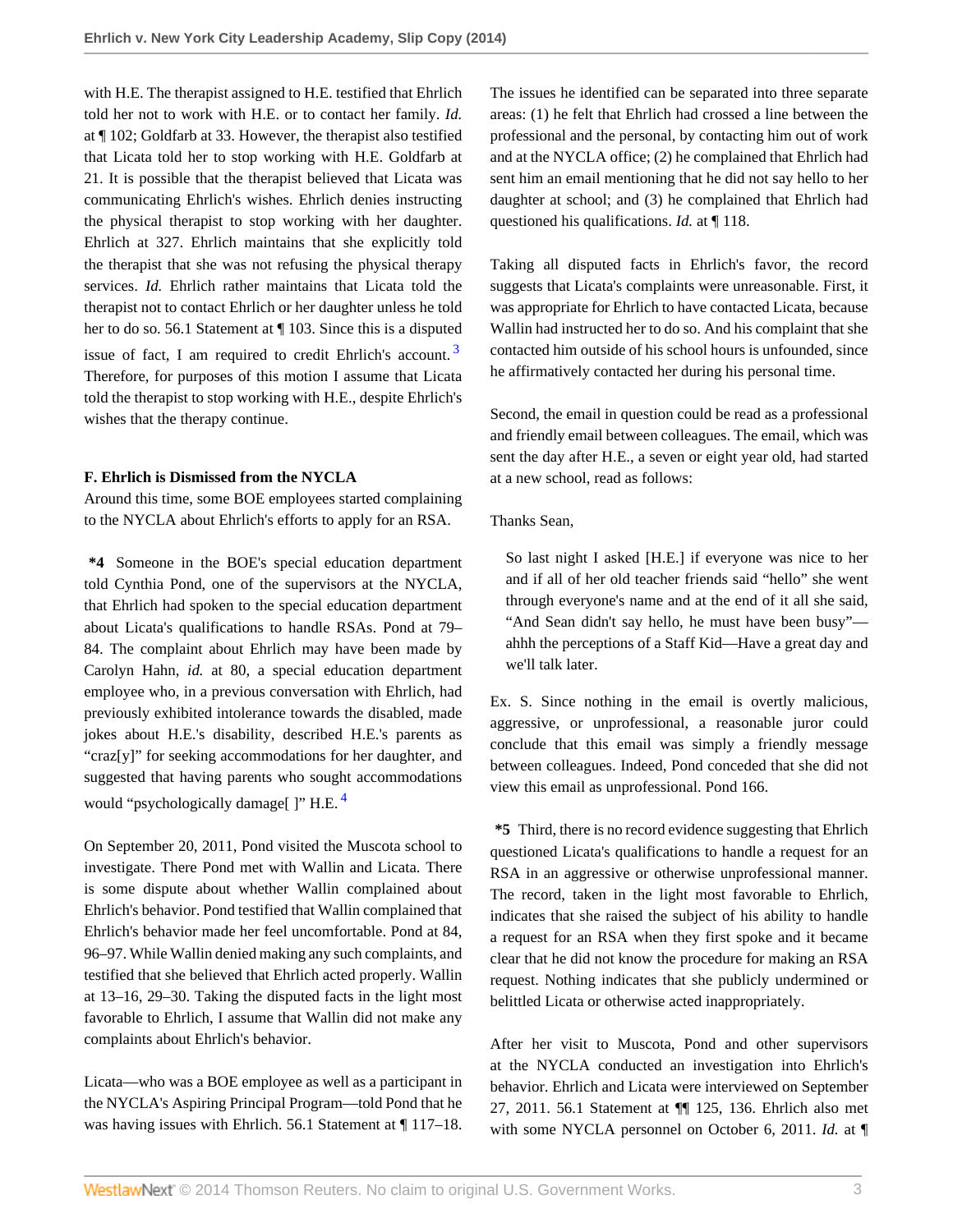139. During the September 27 and October 6, 2011 meetings, Ehrlich was asked about her application for the RSA and her communications with Licata. *Id.* at ¶¶ 1026–28, 133–35, 140– 43. Following the October 6, 2011 meeting, Ehrlich informed the NYCLA supervisors that her daughter was not receiving the physical therapy mandated by her IEP, and that Licata had told the therapist not to work with H.E. or to talk to her. *Id.* at 145; Ehrlich at 392–93.

On October 11, 2011, the NYCLA gave Ehrlich the option to resign from the Aspiring Principal Program or to be dismissed. 56.1 Statement at ¶¶ 157–58. She did not resign. Effective October 17, 2011, Ehrlich was dismissed from the Aspiring Principal Program. *Id.* at ¶ 159. The letter dismissing her stated that she failed to meet the requisite standards of "Personal Behavior" and "Situational Problem Solving," as discussed at her September 27 and October 6, 2011 meetings with NYCLA staff. Ex. SS.

In this litigation, the NYCLA has changed its explanation for why Ehrlich was dismissed. It now contends that she was dismissed because of the comments she made after the October 6, 2011 meeting, which the NYCLA contends were a false accusation against Licata.

Following her dismissal, Ehrlich reported to the BOE, where she was placed in the absent teacher reserve pool for reassignment. Ehrlich at 403–06. Her salary was decreased, and she lost job stability. *Id.*

### **DISCUSSION**

Ehrlich argues that she was dismissed from the NYCLA in retaliation for advocating on behalf of her daughter, in violation of the ADA and the Rehabilitation Act and that the NYCLA's purported reasons for dismissing her were pretext. The NYCLA argues that Ehrlich's case should be dismissed because the NYCLA was not Ehrlich's employer within the meaning of the ADA and because she cannot show that she was dismissed as a result of retaliation. The BOE argues that Ehrlich's claims against it should be dismissed because it cannot be held liable for the NYCLA's actions.

The ADA provides that "No person shall discriminate against any individual because such individual has opposed any act or practice made unlawful by this chapter or because such individual made a charge, testified, assisted, or participated in any manner in an investigation, proceeding, or hearing under this chapter." [42 U.S.C.A. § 12203\(a\).](http://www.westlaw.com/Link/Document/FullText?findType=L&pubNum=1000546&cite=42USCAS12203&originationContext=document&vr=3.0&rs=cblt1.0&transitionType=DocumentItem&contextData=(sc.Search)#co_pp_8b3b0000958a4) The regulations implementing the Rehabilitation Act similarly provides that "No person shall be subject to retaliation for opposing any practice made unlawful by ... the Rehabilitation Act ..." *See* [29 C.F.R. § 1614.101\(b\)](http://www.westlaw.com/Link/Document/FullText?findType=L&pubNum=1000547&cite=29CFRS1614.101&originationContext=document&vr=3.0&rs=cblt1.0&transitionType=DocumentItem&contextData=(sc.Search)#co_pp_a83b000018c76) ("No person shall be subject to retaliation for opposing any practice made unlawful by ... the Rehabilitation Act ..."); *see also [Sands v. Runyon,](http://www.westlaw.com/Link/Document/FullText?findType=Y&serNum=1994146414&pubNum=506&fi=co_pp_sp_506_1331&originationContext=document&vr=3.0&rs=cblt1.0&transitionType=DocumentItem&contextData=(sc.Search)#co_pp_sp_506_1331)* 28 [F.3d 1323, 1331 \(2d Cir.1994\)](http://www.westlaw.com/Link/Document/FullText?findType=Y&serNum=1994146414&pubNum=506&fi=co_pp_sp_506_1331&originationContext=document&vr=3.0&rs=cblt1.0&transitionType=DocumentItem&contextData=(sc.Search)#co_pp_sp_506_1331) (citing that regulation). Ehrlich contends that the NYCLA retaliated against her because of her advocacy on behalf of her daughter, by applying for an RSA.

## **I. The NYCLA's Liability Under the ADA and Rehabilitation Act**

<span id="page-3-0"></span>**\*6** The NYCLA, relying on an analogy between Title VII and the ADA, argues that it cannot be held liable under the ADA, because it was not Ehrlich's employer was the BOE, not the NYCLA. This argument fails because the statutory schemes are different. While Title VII is an employment statute, the ADA is not limited to employer-employee relations.<sup>[5](#page-7-3)</sup> Rather the anti-retaliation provision codified in [42 U.S.C. § 12203](http://www.westlaw.com/Link/Document/FullText?findType=L&pubNum=1000546&cite=42USCAS12203&originatingDoc=I189d39d8f79d11e3b86bd602cb8781fa&refType=LQ&originationContext=document&vr=3.0&rs=cblt1.0&transitionType=DocumentItem&contextData=(sc.Search)) prohibits retaliation by any "person" against "any individual." Similarly, the regulations implementing the Rehabilitation Act protect any "person." *See* [29 C.F.R. § 1614.101\(b\)](http://www.westlaw.com/Link/Document/FullText?findType=L&pubNum=1000547&cite=29CFRS1614.101&originationContext=document&vr=3.0&rs=cblt1.0&transitionType=DocumentItem&contextData=(sc.Search)#co_pp_a83b000018c76). Accordingly, because the ADA and the Rehabilitation Act's anti-retaliation provisions are not specifically limited to the regulation of employer-employee relationships, Ehrlich can rely on them in her suit against the NYCLA. [6](#page-7-4)

### <span id="page-3-1"></span>**II. Ehrlich's Retaliation Claim**

The NYCLA also argues that Ehrlich cannot establish that she was retaliated against. I must evaluate Ehrlich's retaliation claims under the three-part burden shifting framework of *[McDonnell Douglas Corp. v. Green,](http://www.westlaw.com/Link/Document/FullText?findType=Y&serNum=1973126392&pubNum=780&fi=co_pp_sp_780_802&originationContext=document&vr=3.0&rs=cblt1.0&transitionType=DocumentItem&contextData=(sc.Search)#co_pp_sp_780_802)* 411 U.S. 792, 802–04 [\(1973\),](http://www.westlaw.com/Link/Document/FullText?findType=Y&serNum=1973126392&pubNum=780&fi=co_pp_sp_780_802&originationContext=document&vr=3.0&rs=cblt1.0&transitionType=DocumentItem&contextData=(sc.Search)#co_pp_sp_780_802) to see whether summary judgment is appropriate. *See Miller v. McHugh,* [814 F.Supp.2d 299, 313 \(S.D.N.Y.2011\)](http://www.westlaw.com/Link/Document/FullText?findType=Y&serNum=2026155926&pubNum=4637&fi=co_pp_sp_4637_313&originationContext=document&vr=3.0&rs=cblt1.0&transitionType=DocumentItem&contextData=(sc.Search)#co_pp_sp_4637_313); *Treglia v. Town of Manlius,* [313 F.3d 713, 719 \(2d Cir.2002\).](http://www.westlaw.com/Link/Document/FullText?findType=Y&serNum=2002780747&pubNum=506&fi=co_pp_sp_506_719&originationContext=document&vr=3.0&rs=cblt1.0&transitionType=DocumentItem&contextData=(sc.Search)#co_pp_sp_506_719) Under that framework, Ehrlich must first establish a *prima facie* case of discrimination by presenting *de minimis* evidence that:

> (1) [s]he engaged in an activity protected by the ADA; (2) the employer was aware of this activity; (3) the employer took adverse employment action against h[er]; and (4) a causal connection exists between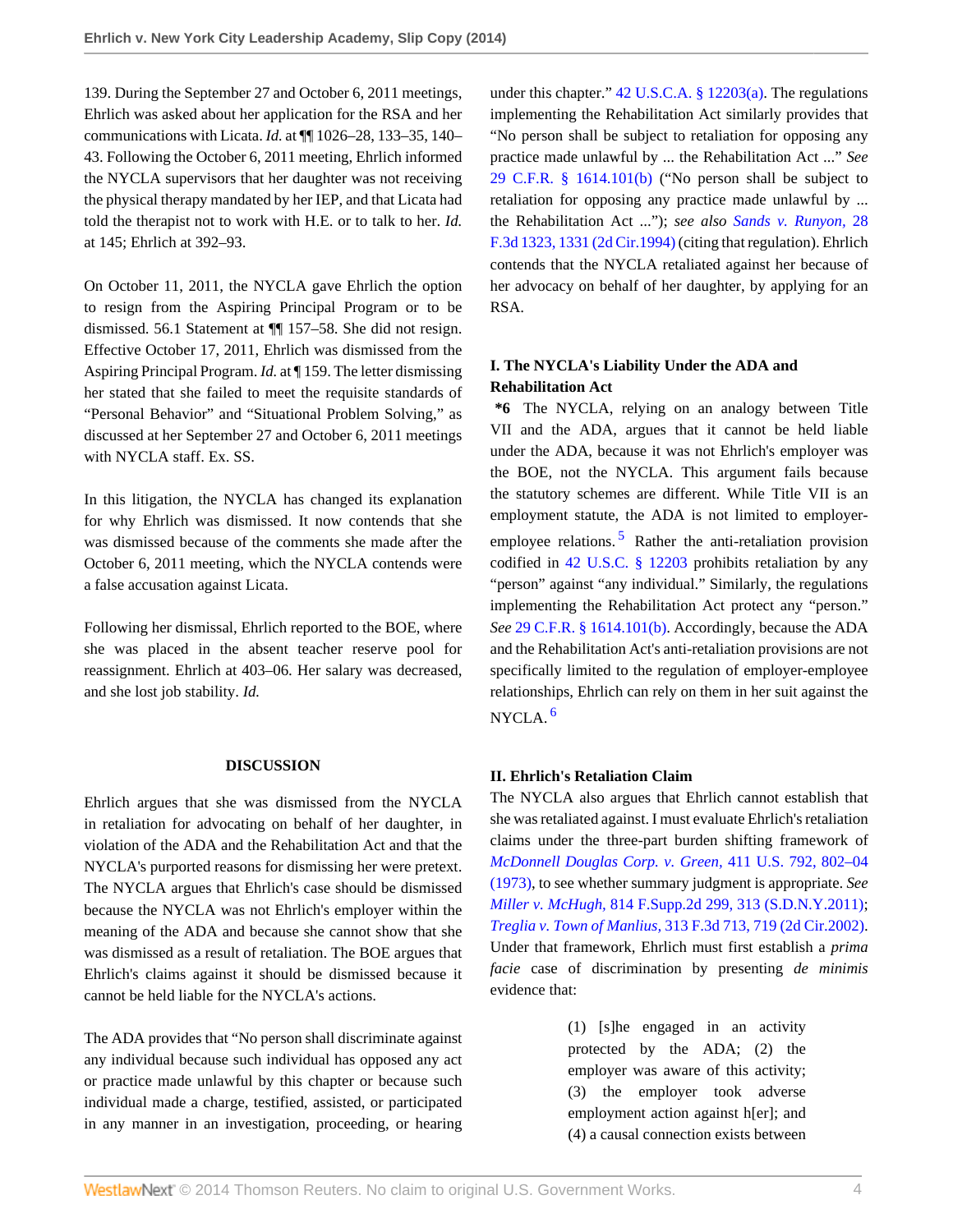the alleged adverse action and the protected activity.

*Treglia,* [313 F.3d at 719.](http://www.westlaw.com/Link/Document/FullText?findType=Y&serNum=2002780747&pubNum=506&fi=co_pp_sp_506_719&originationContext=document&vr=3.0&rs=cblt1.0&transitionType=DocumentItem&contextData=(sc.Search)#co_pp_sp_506_719) If she meets that burden, it creates a presumption that the employer unlawfully discriminated, and "the burden shifts to the defendant to articulate a legitimate, non-retaliatory reason for the challenged employment decision." *Id.* [at 721.](http://www.westlaw.com/Link/Document/FullText?findType=Y&serNum=2002780747&originationContext=document&vr=3.0&rs=cblt1.0&transitionType=DocumentItem&contextData=(sc.Search)) "If a defendant meets this burden, the plaintiff must point to evidence that would be sufficient to permit a rational factfinder to conclude that the employer's explanation is merely a pretext for impermissible retaliation." *Id.* (internal citations and quotations omitted).

### **A.** *Prima Facie* **Evidence of Retaliation**

The NYCLA argues that Ehrlich did not engage in any activity protected by the ADA. In order to take this position, the NYCLA has twisted Ehrlich's claims out of recognition. According to the NYCLA, Ehrlich is claiming that she was dismissed from the Aspiring Principal's Program based on comments she made on October 6, 2011, when Ehrlich told the NYCLA that Licata had instructed the physical therapist not to treat H.E. Further, the NYCLA argues that Ehrlich's comments were not protected by the ADA, because Ehrlich had no basis for thinking that Licata was motivated by animus against the disabled. However, the NYCLA misinterprets Ehrlich's claims.

Ehrlich, in fact, claims that she was dismissed from the program because of her continued advocacy on behalf of her disabled daughter. It is well-established that advocacy on behalf of the rights of the disabled is protected activity under the Rehabilitation Act and the ADA. *See, e.g., [Weixel v. Bd.](http://www.westlaw.com/Link/Document/FullText?findType=Y&serNum=2002224467&pubNum=506&fi=co_pp_sp_506_149&originationContext=document&vr=3.0&rs=cblt1.0&transitionType=DocumentItem&contextData=(sc.Search)#co_pp_sp_506_149) of Educ. of City of New York,* [287 F.3d 138, 149 \(2d Cir.2002\)](http://www.westlaw.com/Link/Document/FullText?findType=Y&serNum=2002224467&pubNum=506&fi=co_pp_sp_506_149&originationContext=document&vr=3.0&rs=cblt1.0&transitionType=DocumentItem&contextData=(sc.Search)#co_pp_sp_506_149) (holding that parent's application for an accommodation for her disabled school-aged daughter was protected advocacy). Ehrlich requested an RSA because she believed that the physical therapist assigned to H.E. was not properly trained to help children with prosthetics, and that the services the BOE was providing to H.E. were in violation of H.E.'s IEP and therefore in violation of federal law. *See, e.g.,* Ex. 15. Thus, by applying for an RSA, Ehrlich was claiming that the BOE had violated federal law by providing inadequate services to H.E. Such advocacy is protected. It is illegal to retaliate against parents for making these requests.

**\*7** The NYCLA argues that Ehrlich's application for an RSA was not protected because she should have known that an RSA was unlikely to be awarded. This argument is misplaced. Even if the BOE's denial of the RSA was not unlawful, it was certainly reasonable for Ehrlich, as the mother of a disabled child, to apply for the services that she believed were best for her daughter.

The NYCLA also argues that the manner in which Ehrlich advocated for her daughter was inappropriate, and therefore strips her of protection from retaliation. The Second Circuit has noted that " '[i]nsubordination and conduct that disrupts the workplace are legitimate reasons for firing an employee,' and an employer may discharge an employee for inappropriate forms of complaint even if the complaint itself has substance." *[Harrison v. Admin. Review Bd. of U.S. Dep't](http://www.westlaw.com/Link/Document/FullText?findType=Y&serNum=2005616041&pubNum=506&fi=co_pp_sp_506_759&originationContext=document&vr=3.0&rs=cblt1.0&transitionType=DocumentItem&contextData=(sc.Search)#co_pp_sp_506_759) of Labor,* [390 F.3d 752, 759 \(2d Cir.2004\)](http://www.westlaw.com/Link/Document/FullText?findType=Y&serNum=2005616041&pubNum=506&fi=co_pp_sp_506_759&originationContext=document&vr=3.0&rs=cblt1.0&transitionType=DocumentItem&contextData=(sc.Search)#co_pp_sp_506_759) (quoting *[Matima](http://www.westlaw.com/Link/Document/FullText?findType=Y&serNum=2000524724&pubNum=506&fi=co_pp_sp_506_79&originationContext=document&vr=3.0&rs=cblt1.0&transitionType=DocumentItem&contextData=(sc.Search)#co_pp_sp_506_79) v. Celli,* [228 F.3d 68, 79 \(2d Cir.2000\)](http://www.westlaw.com/Link/Document/FullText?findType=Y&serNum=2000524724&pubNum=506&fi=co_pp_sp_506_79&originationContext=document&vr=3.0&rs=cblt1.0&transitionType=DocumentItem&contextData=(sc.Search)#co_pp_sp_506_79); alterations omitted). But, since this case is at the summary judgment standard, I must "view the evidence in the light most favorable to the party opposing summary judgment." *[Amnesty Am.,](http://www.westlaw.com/Link/Document/FullText?findType=Y&serNum=2004222229&pubNum=506&fi=co_pp_sp_506_122&originationContext=document&vr=3.0&rs=cblt1.0&transitionType=DocumentItem&contextData=(sc.Search)#co_pp_sp_506_122)* 361 [F.3d at 122](http://www.westlaw.com/Link/Document/FullText?findType=Y&serNum=2004222229&pubNum=506&fi=co_pp_sp_506_122&originationContext=document&vr=3.0&rs=cblt1.0&transitionType=DocumentItem&contextData=(sc.Search)#co_pp_sp_506_122). Seen in that light, Ehrlich's behavior was not inappropriate: she contacted Licata and Valentine only when referred to them; she acted professionally at all times; and she was careful to distinguish between her advocacy as a parent and her professional role within the BOE.

Accordingly, Ehrlich has established that "[s]he engaged in an activity protected by the ADA." *Treglia,* [313 F.3d at 719.](http://www.westlaw.com/Link/Document/FullText?findType=Y&serNum=2002780747&pubNum=506&fi=co_pp_sp_506_719&originationContext=document&vr=3.0&rs=cblt1.0&transitionType=DocumentItem&contextData=(sc.Search)#co_pp_sp_506_719) The NYCLA does not challenge the other elements of her *prima facie* case: that the NYCLA was aware of this activity, that it took an adverse employment action against her, and that she has made a *prima facie* showing of a causal connection between her activity and the adverse action. *Id.*

### **B. Pretext**

Since Ehrlich established a *prima facie* retaliation case, the burden shifts to the NYCLA to articulate a legitimate, nonretaliatory reason for dismissing her. The NYCLA now argues that it dismissed Ehrlich because she had, after the October 6, 2011 meeting, falsely accused Licata of terminating her daughter's disabled services. "A plaintiff may prove that retaliation was a but-for cause of an adverse employment action by demonstrating weaknesses, implausibilities, inconsistencies, or contradictions in the employer's proffered legitimate, non-retaliatory reasons for its action." *[Kwan v. Andalex Grp. LLC,](http://www.westlaw.com/Link/Document/FullText?findType=Y&serNum=2032305377&pubNum=506&fi=co_pp_sp_506_846&originationContext=document&vr=3.0&rs=cblt1.0&transitionType=DocumentItem&contextData=(sc.Search)#co_pp_sp_506_846)* 737 F.3d 834, 846 (2d [Cir.2013\).](http://www.westlaw.com/Link/Document/FullText?findType=Y&serNum=2032305377&pubNum=506&fi=co_pp_sp_506_846&originationContext=document&vr=3.0&rs=cblt1.0&transitionType=DocumentItem&contextData=(sc.Search)#co_pp_sp_506_846) Ehrlich easily shows facts from which a reasonable factfinder could infer that this is a mere pretext.

Glaringly, Ehrlich's supposed false accusation of Licata was not the reason the NYCLA gave in its termination letter, which referenced subjects discussed *during* the September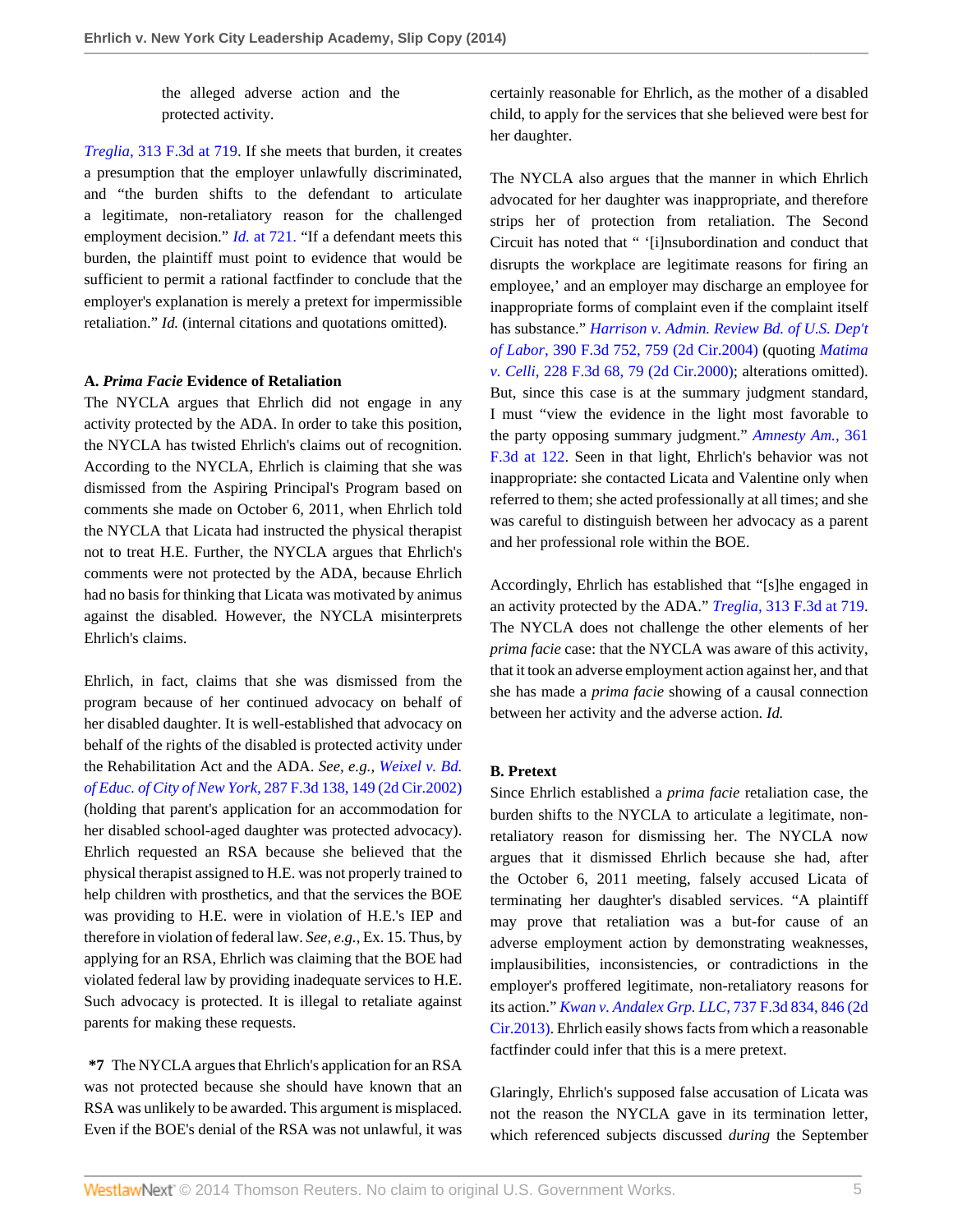27 and October 6, 2011 meetings with NYCLA staff, not statements made after the October 6, 2011 meeting. Ex. SS.<sup>[7](#page-7-5)</sup> When people change their stories, juries can infer that they are lying. Moreover, as Ehrlich argues, there are many reasons why a jury might reject the NYCLA's account:

**\*8** First, a reasonable juror might infer that the NYCLA witnesses are lying because there are no contemporaneous documents to support their claimed reasons for dismissing Ehrlich and because, when deposed about these events, the NYCLA and BOE witnesses testified that they could not recall certain events and gave conflicting testimony. For example, Pond claims that her investigation of Ehrlich was based on a complaint made by Wallin, while Wallin denied making any such complaint.

Second, a jury could conclude that Ehrlich was telling the truth when she told the NYCLA administrators that Licata had unilaterally terminated H.E.'s physical therapy. After all, Ehrlich's account is supported by the physical therapist's testimony that Licata had told the therapist to stop treating H.E. If the jury concludes that it was Licata who terminated H.E.'s physical therapy, then the NYCLA's justification for dismissing Ehrlich unravels. The NYCLA maintains that Ehrlich was dismissed because she falsely accused Licata of terminating the physical therapy. But, if Ehrlich was telling the truth, a jury could conclude that the NYCLA's supposed investigation of this event was inadequate and was manufactured in order to provide a pretext for dismissing Ehrlich.

And third, a reasonable jury could infer that the NYCLA officers who decided to dismiss Ehrlich were motivated by their view that Ehrlich's advocacy for H.E. was a problem that needed to be managed. A jury could also go further, and conclude that the NYCLA reached this conclusion because of its close working relationship with the BOE. A jury could take Hahn's comments—in which she exhibited intolerance towards the disabled, made jokes about Ehrlich's daughter's disability, described Ehrlich as "craz[y]" for seeking accommodations for her daughter, and suggested that seeking accommodations would "psychologically damage[e]" H.E. as symptomatic of a BOE culture that was hostile towards the parents of disabled children who asked for accommodation. And a jury could conclude that the NYCLA's decision making was affected by the BOE's prejudices.

In sum, a reasonable jury could conclude that the NYCLA's proffered reasons for dismissing Ehrlich were pretextual and <span id="page-5-0"></span>that the NYCLA really dismissed her for advocating for her daughter. *See Kwan,* [737 F.3d at 846](http://www.westlaw.com/Link/Document/FullText?findType=Y&serNum=2032305377&pubNum=506&fi=co_pp_sp_506_846&originationContext=document&vr=3.0&rs=cblt1.0&transitionType=DocumentItem&contextData=(sc.Search)#co_pp_sp_506_846).

## **III. The BOE's Liability for the NYCLA's Actions**

The BOE argues that it cannot be held liable for the NYCLA's decision to dismiss Ehrlich since the BOE is a separate entity from the NYCLA. Ehrlich argues that the BOE can be held liable under the theory that the NYCLA was acting as the BOE's agent when it dismissed her.

<span id="page-5-1"></span>In this case, there is some dispute about the extent to which the BOE is independent of the NYCLA. The NYCLA's Aspiring Principals Program is funded by the BOE and participants in the program sign a contract with the BOE, are paid by the BOE and placed at BOE schools . <sup>[8](#page-7-6)</sup> The NYCLA states that it is an independent organization and that the contract between it and the BOE provides that the NYCLA has discretion over the selection of applicants for the Aspiring Principals Program and the termination of applicants. *See* Traverse Decl., Ex. B. However, practices are not always reflective of provisions. "When several entities have an integrated economic relationship and exercise common control over employment practices that affect an employee, each may be held liable for the other's discriminatory acts and policies as an integrated enterprise." *[Dortz v. City of New York,](http://www.westlaw.com/Link/Document/FullText?findType=Y&serNum=1995201373&pubNum=345&fi=co_pp_sp_345_145&originationContext=document&vr=3.0&rs=cblt1.0&transitionType=DocumentItem&contextData=(sc.Search)#co_pp_sp_345_145)* [904 F.Supp. 127, 145 \(S.D.N.Y.1995\)](http://www.westlaw.com/Link/Document/FullText?findType=Y&serNum=1995201373&pubNum=345&fi=co_pp_sp_345_145&originationContext=document&vr=3.0&rs=cblt1.0&transitionType=DocumentItem&contextData=(sc.Search)#co_pp_sp_345_145) (quotation omitted). Ehrlich thus has the right to prove that the BOE is liable for her dismissal on a theory of common employment in this case. *See also Ansoumana,* [255 F.Supp.2d at 199](http://www.westlaw.com/Link/Document/FullText?findType=Y&serNum=2003211255&pubNum=4637&fi=co_pp_sp_4637_199&originationContext=document&vr=3.0&rs=cblt1.0&transitionType=DocumentItem&contextData=(sc.Search)#co_pp_sp_4637_199) (noting that courts must consider the "economic reality").

**\*9** Additionally, the BOE might be held liable under an agency theory. "General common law agency principles apply to the ADA." *Bowen v. Rubin,* [385 F.Supp.2d 168, 180](http://www.westlaw.com/Link/Document/FullText?findType=Y&serNum=2007095147&pubNum=4637&fi=co_pp_sp_4637_180&originationContext=document&vr=3.0&rs=cblt1.0&transitionType=DocumentItem&contextData=(sc.Search)#co_pp_sp_4637_180) [\(E.D.N.Y.2005\)](http://www.westlaw.com/Link/Document/FullText?findType=Y&serNum=2007095147&pubNum=4637&fi=co_pp_sp_4637_180&originationContext=document&vr=3.0&rs=cblt1.0&transitionType=DocumentItem&contextData=(sc.Search)#co_pp_sp_4637_180). Under those principles, an employer can be held liable for actions taken by its agents. *See, e.g., [DeVito](http://www.westlaw.com/Link/Document/FullText?findType=Y&serNum=1996113812&pubNum=506&fi=co_pp_sp_506_881&originationContext=document&vr=3.0&rs=cblt1.0&transitionType=DocumentItem&contextData=(sc.Search)#co_pp_sp_506_881) v. Chicago Park Dist.,* [83 F.3d 878, 881 \(7th Cir.1996\)](http://www.westlaw.com/Link/Document/FullText?findType=Y&serNum=1996113812&pubNum=506&fi=co_pp_sp_506_881&originationContext=document&vr=3.0&rs=cblt1.0&transitionType=DocumentItem&contextData=(sc.Search)#co_pp_sp_506_881) ("the ADA imposes *respondeat superior* liability on an employer for the acts of its agents"); *see also [Mason v. Stallings,](http://www.westlaw.com/Link/Document/FullText?findType=Y&serNum=1996101124&pubNum=506&fi=co_pp_sp_506_1009&originationContext=document&vr=3.0&rs=cblt1.0&transitionType=DocumentItem&contextData=(sc.Search)#co_pp_sp_506_1009)* 82 F.3d [1007, 1009 \(11th Cir.1996\)](http://www.westlaw.com/Link/Document/FullText?findType=Y&serNum=1996101124&pubNum=506&fi=co_pp_sp_506_1009&originationContext=document&vr=3.0&rs=cblt1.0&transitionType=DocumentItem&contextData=(sc.Search)#co_pp_sp_506_1009) (holding that the ADA's definition of the term "employer" was written to incorporate *respondeat superior* liability of an employer for the acts of its agents). In determining whether a party is acting as an agent, Courts should look to the common law of agency. *See [Community](http://www.westlaw.com/Link/Document/FullText?findType=Y&serNum=1989082504&pubNum=780&originationContext=document&vr=3.0&rs=cblt1.0&transitionType=DocumentItem&contextData=(sc.Search)) [for Creative Non–Violence v. Reid,](http://www.westlaw.com/Link/Document/FullText?findType=Y&serNum=1989082504&pubNum=780&originationContext=document&vr=3.0&rs=cblt1.0&transitionType=DocumentItem&contextData=(sc.Search))* 490 U.S. 730, 109 (1989) (identifying a list of factors to consider); *Salomon v. [Our](http://www.westlaw.com/Link/Document/FullText?findType=Y&serNum=2014915401&pubNum=506&fi=co_pp_sp_506_226&originationContext=document&vr=3.0&rs=cblt1.0&transitionType=DocumentItem&contextData=(sc.Search)#co_pp_sp_506_226) Lady of Victory Hosp.,* [514 F.3d 217, 226–27 \(2d Cir.2008\)](http://www.westlaw.com/Link/Document/FullText?findType=Y&serNum=2014915401&pubNum=506&fi=co_pp_sp_506_226&originationContext=document&vr=3.0&rs=cblt1.0&transitionType=DocumentItem&contextData=(sc.Search)#co_pp_sp_506_226)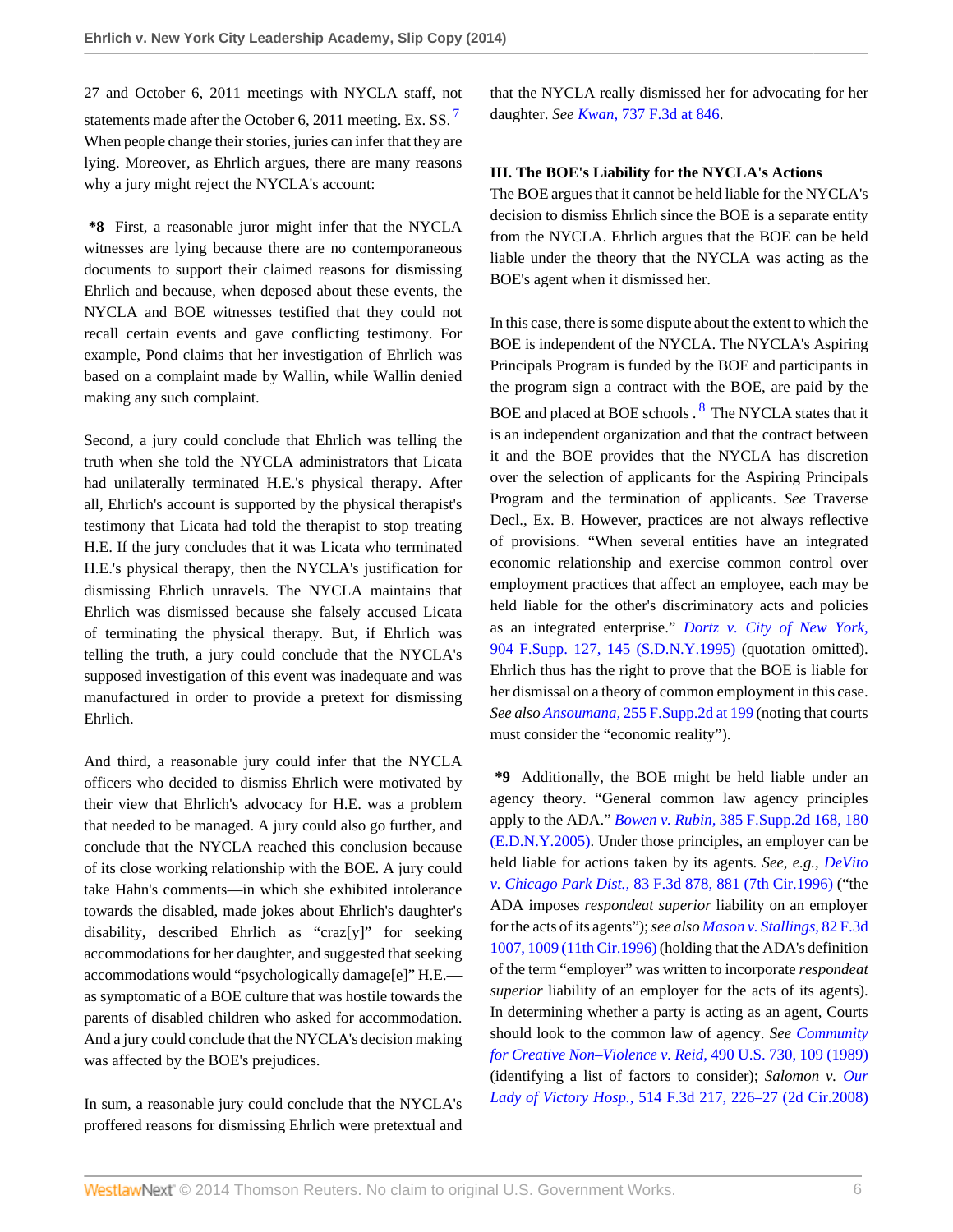(considering the *Reid* factors in the context of a Title VII employment litigation).

The BOE relies on *Howell v. The New York City Leadership Academy, Inc.,* 05 Civ. 8233(JGK) (Mar. 25, 2008 S.D.N.Y.), in which this Court considered similar facts. Like Ehrlich, the plaintiff in *Howell* had sued both the BOE and the NYCLA based on her dismissal from the Aspiring Principals Program. The plaintiff claimed that she was dismissed because the school principal who was supervising her discriminated and retaliated against her, and participated in the NYCLA's dismissal decision. The Court in *Howell* concluded that the BOE was not responsible for the NYCLA's decision to dismiss the plaintiff because it was the NYCLA that made the employment decisions and because the principal had participated in the decision to terminate plaintiff in the principal's capacity as an NYCLA employee, not as a BOE employee. *See* 05 Civ. 8233(JGK), Dkt. No. 35 at 25:5–27:16 (Transcript of March 25, 2008 Oral Argument regarding Motion for Summary Judgment, during which the Court dismissed plaintiff's claims against the BOE).

However, *Howell* is not binding on me. Ehrlich claims that the decision to dismiss her from the Aspiring Principals Program originated with complaints from individuals from the BOE's Special Education Department, who were not NYCLA employees. Although there is no direct evidence in the record that these BOE employees participated in the NYCLA's decision to dismiss Ehrlich and directed the NYCLA to dismiss her, inferences reasonably can be drawn so to suggest. As Justice White noted in *Price Waterhouse v. Hopkins,* the absence of direct evidence of discrimination should not be an absolute obstacle to a plaintiff's claims: "the entire purpose of the *McDonnell Douglas* [framework for summary judgment] is to compensate for the fact that direct evidence of intentional discrimination is hard to come by." [490 U.S. 228, 271 \(1989\)](http://www.westlaw.com/Link/Document/FullText?findType=Y&serNum=1989063356&pubNum=780&fi=co_pp_sp_780_271&originationContext=document&vr=3.0&rs=cblt1.0&transitionType=DocumentItem&contextData=(sc.Search)#co_pp_sp_780_271) (White, J., concurring). <sup>[9](#page-7-7)</sup> Here, a reasonable jury could infer the BOE employees' participation in the decision to dismiss Ehrlich from: (1) the evidence that the Special Education Department's complaints triggered the NYCLA's investigation into Ehrlich; and (2) the evidence, discussed above, suggesting that the NYCLA's purported reasons for dismissing Ehrlich were a pretext, used to cover the NYCLA's real motive.

**\*10** If BOE employees directed, or even suggested, that the NYCLA terminate Ehrlich, and the NYCLA followed that instruction or suggestion, then the NYCLA would be liable as well as the NYCLA. *See* [RESTATEMENT \(THIRD\)](http://www.westlaw.com/Link/Document/FullText?findType=Y&serNum=0288873507&pubNum=0134551&originationContext=document&vr=3.0&rs=cblt1.0&transitionType=DocumentItem&contextData=(sc.Search)) [OF AGENCY § 2.01 \(2006\)](http://www.westlaw.com/Link/Document/FullText?findType=Y&serNum=0288873507&pubNum=0134551&originationContext=document&vr=3.0&rs=cblt1.0&transitionType=DocumentItem&contextData=(sc.Search)) ("An agent acts with actual authority when, at the time of taking action that has legal consequences for the principal, the agent reasonably believes, in accordance with the principal's manifestations to the agent, that the principal wishes the agent so to act."); *accord Fierro v. City of New York,* 12 CIV. 3182 AKH, [2013 WL 4535465](http://www.westlaw.com/Link/Document/FullText?findType=Y&serNum=2031369239&pubNum=0000999&originationContext=document&vr=3.0&rs=cblt1.0&transitionType=DocumentItem&contextData=(sc.Search)) [\(S.D .N.Y, Apr. 22, 2013\)](http://www.westlaw.com/Link/Document/FullText?findType=Y&serNum=2031369239&pubNum=0000999&originationContext=document&vr=3.0&rs=cblt1.0&transitionType=DocumentItem&contextData=(sc.Search)) (concluding that even though the NYCLA "is a separate entity from [the B]OE," plaintiff was entitled to discovery about the BOE's role in the NYCLA's decision not to admit him, implicitly because the DOE might be held liable if it played a role in the NYCLA's decision).

Accordingly, the BOE is not entitled to summary judgment on the question of whether it is liable, under an agency theory, for the NYCLA's decision to dismiss Ehrlich.

### **CONCLUSION**

For the foregoing reasons, the motions for summary judgment are denied. The Clerk is directed to mark the motions (Dkt. Nos. 41 and 54) terminated.

<span id="page-6-2"></span>Additionally, I note that in my July 11, 2013 Order Regulating Discovery, I sustained the Defendants' objection to the taking of Carolyn Hahn's deposition as "cumulative and irrelevant."  $\frac{10}{10}$  $\frac{10}{10}$  $\frac{10}{10}$  In light of my review of the record now before me, it is apparent that Hahn's testimony may be relevant to ascertain what role, if any, the BOE played in Ehrlich's dismissal. Accordingly, I *sua sponte* reconsider the July 11, 2013 order. If she wishes to, Ehrlich may take Hahn's deposition as promptly as mutually convenient.

<span id="page-6-1"></span>Counsel are directed to attend a status conference at 10am on June 27, 2014 at Courtroom 14D, 500 Pearl Street, New York, N.Y. 10007. Hahn's deposition should be taken well before that date.

SO ORDERED.

#### Footnotes

<span id="page-6-0"></span>[1](#page-0-0) The Clerk of Court is directed to correct the caption to conform to this spelling.